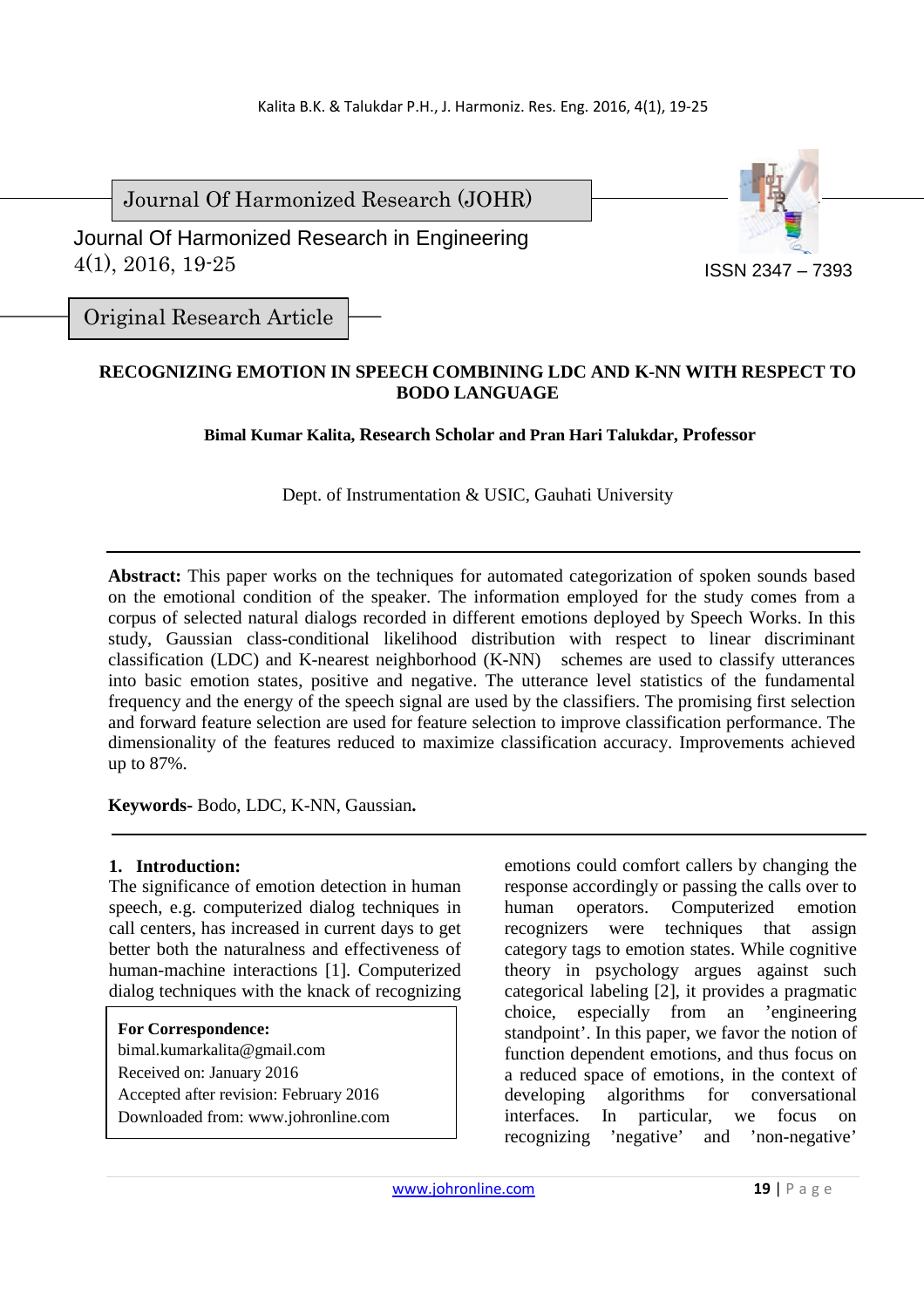emotions from speech data. The detection of negative emotions could be used as a strategy to get better the quality of the service in call center applications. Here, we propose combining acoustic and language / linguistic information in a principled way to detect two emotion states in spoken dialog. Acoustic correlates related to prosody of speech, such as pitch, energy, and speech rate of the utterances, have been used for recognizing emotions [3, 4]. But, additional linguistic information would be useful; for instance, the work of swear words, and the repetition of the same sub-dialog [5]. A scheme to combine 'content-based' information with acoustic features was proposed in [6], in which the authors used details about topic repetition as their 'language / linguistic' information. In this paper, we combine the emotion information conveyed by words (and sequence of words) with that from acoustic features. People tend to work specific words to express their emotions in spoken dialogs because they have learned how some words were related to the corresponding emotions. In this regards, for instance, psychologists have tried to recognize the language / linguistic of emotions by asking people to list the English words that describe specific emotions [7]. Such results would be useful for identifying emotional keywords; our interest was in associating emotions to words in spoken language / linguistic and it was highly domain dependent. We focus on categorizing negative emotions using data obtained from callers communicating with computerized dialog techniques. We obtained the emotional 'keywords' in this database by calculating the emotional salience of the words in the data corpus. The salience of a word in emotion detection could be defined as mutual information between a specific word and emotion category. Similar ideas have been used in natural language / linguistic acquisition [8]. In other words, salience of a word was a measure of how much information the word provides about the emotion category. We, next, consider the problem of combining acoustic and

linguistic information for emotion detection. This could be cast as a data fusion problem. Here, the acoustic and linguistic information flows were assumed independent and that each independent decision rule was known. Because we have two emotion classes, the problem was posed as a binary hypothesis test. The rest of the paper was organized as follows: Section 2 describes the data corpus used, In Section 3 we explain how to recognize the emotionally salient words in the data corpus and make a decision; the decision combination scheme based on acoustic and linguistic information was described in Section 4. Section 5 presents the experimental results, and discussion of the results was in Section 6.

# **2. Data corpus:**

The speech data used in the experiments were obtained from real users engaged in a spoken dialog with a machine agent over the telephone for a call center function deployed by Speech Works in the Dept. of INSTRUMENTATION & USIC, Gauhati University. To provide reference data for computerized classification experiments, the data were independently tagged by two human listeners. Only those data that had complete agreement between the taggers (about 65% of the data) were chosen for the experiments reported in this paper. After the database preparation, we obtained 1000 utterances for female speakers with 400 nonnegative and 100 negative utterances and male (400 non-negative and 100 negative emotiontagged utterances).

## **3. Emotional Salience:**

The strategy here was to "spot keywords" for improving the detection of emotions. To recognize the keywords in the utterances, we adopted the information-theoretic concept of salience; a salient word with respect to a category was one which appears more often in that category than at in other parts of the corpus and was considered as a distance measure from the null words of which the relative frequency in each class was the same. We used a salience measure to find the keywords that were related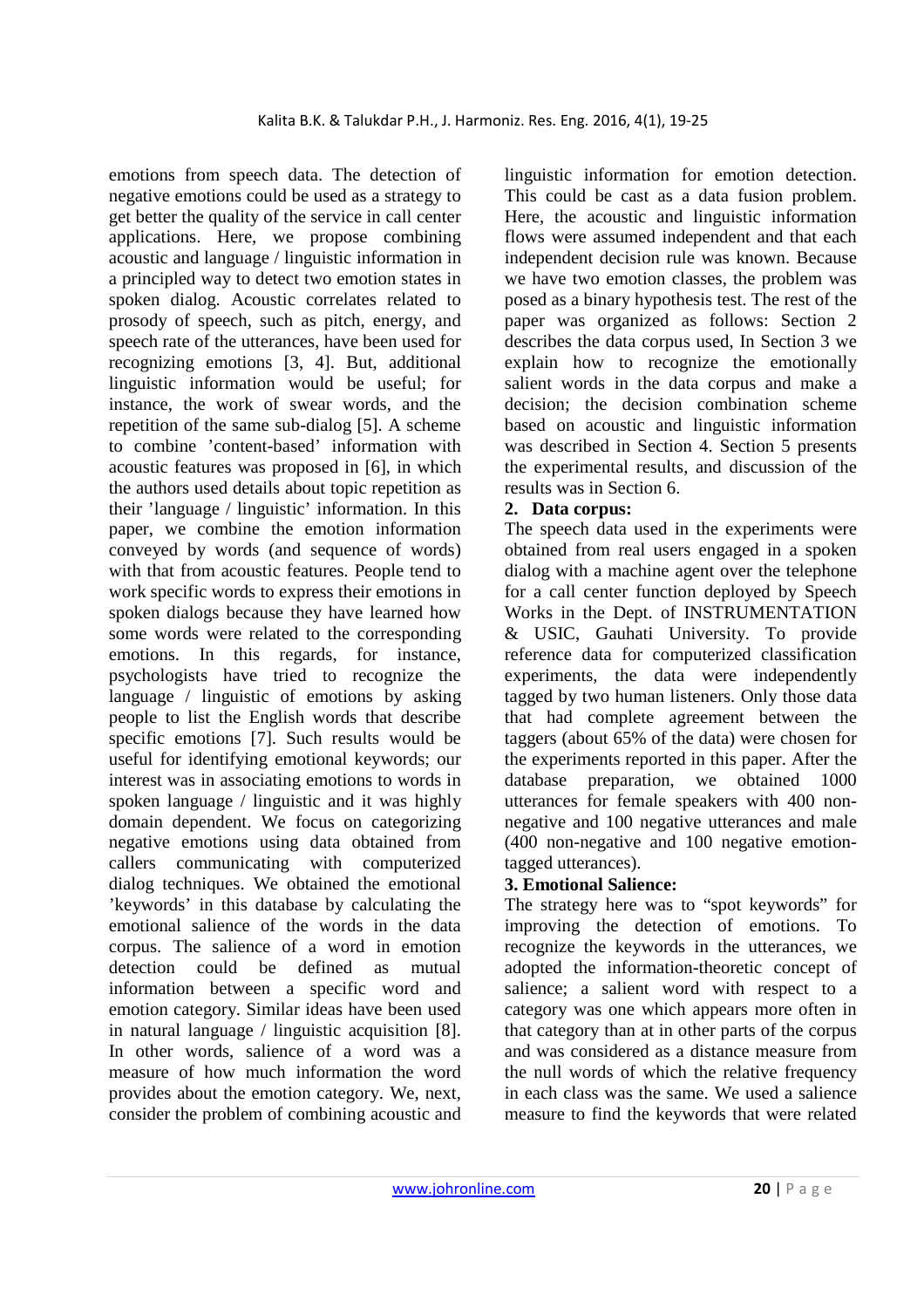to emotions in the speech data. While listening to the data for tagging the emotion classes, the listeners reported that they tended to feel negative emotions if they heard certain words in the utterances e.g., "No" or swear words. People tend to work certain words more frequently in expressing their emotions because they have learned the connection between the certain words and the related emotions. This was a topic well studied in psychology [8]. For calculating emotional salience, first we denote the words in the utterances by  $W=$  $\{w_1, w_2, \ldots, w_n\}$  and the set of emotion classes by  $E = \{e_1, e_2, \ldots, e_k\}$  (here k=2, negative and nonnegative), and then the self mutual information was given by [11]:

$$
i(w_n, e_k) = \log_2 \frac{P(e_k|w_n)}{P(e_k)}
$$
 (1)

where  $P(e_k / w_n)$  was the posterior probability that an utterance contain word  $w_n$ implies emotion class  $e_k$ , and  $P(e_k n)$  denotes the prior probability of that emotion. We could see that if the word  $w_n$  in an utterance highly correlates to an emotion class, then  $P(e_k / w_n)$  $P(e_k)$  and i (w<sub>n</sub>, e<sub>k</sub>) was positive. Whereas, if the word  $w_n$  makes a class  $e_k$  less likely, i  $(w_n,$  $e_k$ ) was negative. If there was no effect by the word,  $i(w_n, e_k)$  will be zero because  $P(e_k / w_n) =$  $P(e_k)$ . The emotional salience of a word for emotion category was defined as mutual information between a specific word and emotion class,

$$
sal(w_n) = I(E;W=w_n) = \sum_{j=1}^{k} P(e_k|w_n)i(w_n,e_k) \quad (2)
$$

Emotional salience was a measure of the amount of information that a specific word contains about the emotion category. Illustrative examples of salient words in the data corpus were given in Table 1. Emotion here represents the one maximally associated with the given word. After identifying the salient words, we removed all the proper nouns such as names of person and places since they may not convey any emotions on their own. Salience of a word could, however, be extended to include a word pair or a word triplet. For instance, the word "Damn" would be followed by "It" rather than "Damn" alone, and thus we may build salient word pairs. However, we focus on single words in this paper. Such extensions will be explored in future work.

| Word           | Salience | Emotion      |
|----------------|----------|--------------|
| You            | 0.73     | Negative     |
| What           | 0.66     | Negative     |
| N <sub>0</sub> | 0.56     | Negative     |
| Damn           | 0.47     | Negative     |
| Computer       | 0.47     | Negative     |
| Delayed        | 0.26     | non-negative |
| Baggage        | 0.25     | non-negative |
| Right          | 0.01     | non-negative |

**Table 1**: Partial list of salient words in the database.

Here "Emotion" represents maximally correlated emotion class given words, i.e., the emotion class that maximizes the posterior probability of emotion in a given a word.

### **4. Decision Methods on Acoustic and Language / Linguistic Information:**

For the decision/classification using acoustic features, we used two methods, namely linear discriminant classifiers (LDC) and k nearest neighborhood (k-NN) classifiers. Briefly, LDC classifies test data after estimating the mean of each class using training data, and k- NN classifiers was a memory-based classifier and its classification was based on majority vote in k number of nearest neighborhood of test data.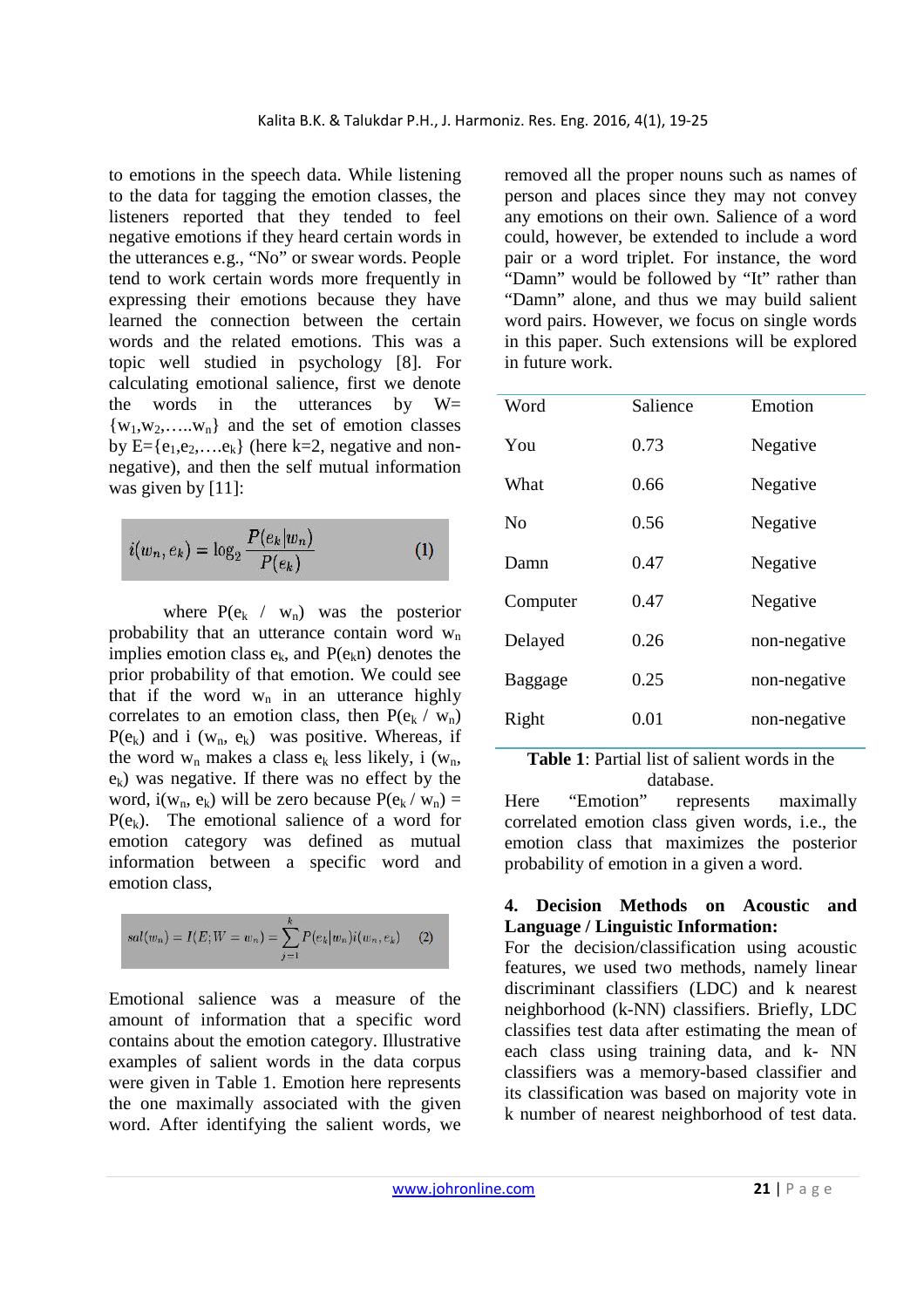When any of the salient words obtained in Section 3 was in the test data, it could be evident that the utterance with those words will belong to the indicated emotion class. We could measure how evident the utterances belong to emotion classes by the posterior probability of emotion given the salient word, P(E/W). If there were several salient words, we multiplied the posterior probability for each word. And the decision was made according to,

$$
\arg\max_{e_k} \prod_{\text{salient words}} P(e_k|w) \tag{3}
$$

#### **4.1. Combination of Acoustic and Language / linguistic Information:**

Let  $E_0$  and  $E_1$  denote non-negative and negative emotions, respectively. We consider the problem of combining acoustic and language / linguistic information at the decision level [11], and assume they were statistically independent to each other. The decision rule was given by:

$$
\frac{P(E_1|A,W)}{P(E_0|A,W)} > 1, \quad \text{decide } E_1
$$
\notherwise, \quad \text{decide } E\_0

\n(4)

where E represents emotion class, A stands for acoustic information, and W denotes language / linguistic information. Using Bayes' rule,

$$
P(E|A, W) = P(E|W) \frac{P(A|E, W)}{P(A, W)}
$$
(5)

$$
\propto P(E|W)P(A|E) \tag{6}
$$

In Eq. 6, we drop the normalization factor and work the prior knowledge that E does not affect A. Because of the separation of the posterior probability in Eq. 5 into acoustic and language / linguistic only, we could make a decision in each information stream as:

$$
d_i = \begin{cases} -1, & \text{if } E_0 \text{ is declared} \\ +1, & \text{else} \end{cases}
$$
 (7)

| <b>Classification Method</b> |            | Error,% |
|------------------------------|------------|---------|
| <b>Acoustic Only</b>         | <b>LDC</b> | 39.43   |
|                              | $kNN(k=3)$ | 32.25   |
| Linguistic Only              |            | 27.35   |
| Combination                  | LDC        | 18.25   |
| $kNN(k=3)$                   | $kNN(k=3)$ | 26.76   |
|                              |            |         |
|                              |            |         |
| <b>Classification Method</b> |            | Error,% |
| <b>Acoustic Only</b>         | <b>LDC</b> | 27.51   |
|                              | $kNN(k=3)$ | 26.21   |
| Linguistic Only              |            | 38.65   |
| Combination                  | LDC        | 27.95   |

**Table 2**. Classification error results for

acoustic, linguistic features and the combination of acoustic and linguistic features.

We randomly select the 100 training and 20 test data samples for both acoustic and linguistic information for each emotion class; the salient words were obtained from the training data only. And then the results were obtained by averaging 10 independently sampled test data. (a) Represents the results in female data and (b) represents the results in male data, where i=0,1. The decision of combined features could be implemented as a logical function [12] and we adopted an "OR" logical combiner, i.e., if either acoustic or language / linguistic features declared its emotional class to be E1, then the combined decision was also declared E1. The combined decision rule, therefore, was given by:

$$
d = \begin{cases} +1, & \text{if } d_0 + d_1 \ge 0 \\ -1, & \text{else} \end{cases} \tag{8}
$$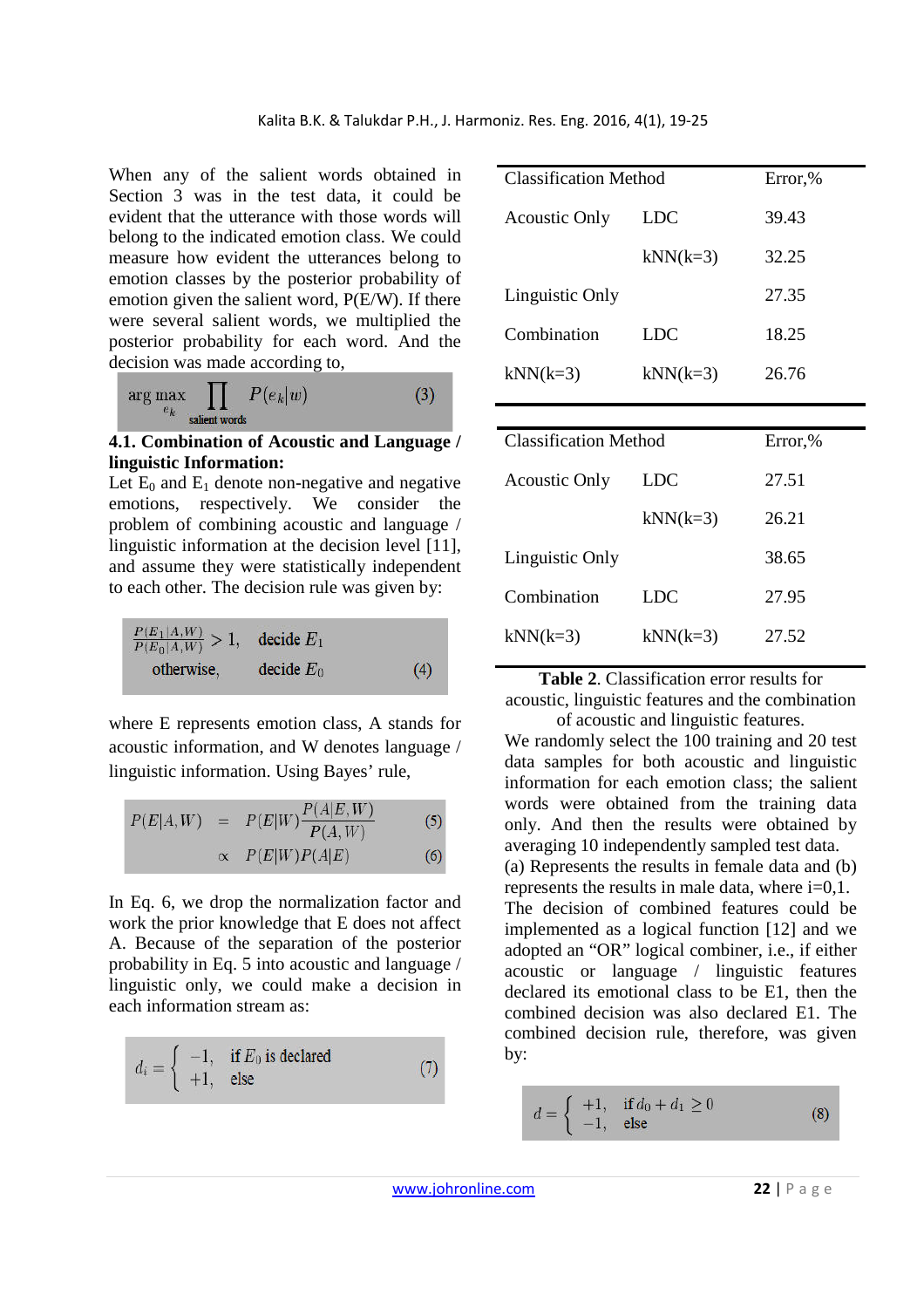## **5. Experimental Results:**

For acoustic information, we used two pattern classification methods to classify the emotion states conveyed by the utterances: one was LDC and the other was a k-NN classifier. Acoustic features comprise utterance-level statistics obtained from pitch  $(F_0)$  and energy of the speech data. These include mean, median, standard deviation, maximum, and minimum for F0, and mean, median, standard deviation, maximum, and range (maximum-minimum) for energy information. The parameter of the k-NN classifier, k, was set to be three for both female and male data. Two training scenarios were considered. In the first one, the training data set and test data set were selected 10 times from the data pool in a random way. Each training set had 200 utterances (100 utterances from each emotion class), and test set had 40 utterances; 20 from each class. In the second scenario, all the data including both female and male data were used for estimating emotional salience of words. The training data for the acoustic information and the test data were the same as for scenario 1. The goal here was to explore the role of "out of vocabulary" problem in training data. The probability P(E/W) for each salient word was estimated by smoothed relative frequencies. Then the decision was made by comparing P(E/W) in the test utterances using Eq. 3. The same test data was used in the decision making for both acoustic and language / linguistic information.

| <b>Classification Method</b> |            | Error,% |
|------------------------------|------------|---------|
| <b>Acoustic Only</b>         | LDC        | 38.12   |
|                              | $kNN(k=3)$ | 35.75   |
| Linguistic Only              |            | 16.92   |
| Combination                  | LDC        | 13.75   |
| $kNN(k=3)$                   | $kNN(k=3)$ | 18.25   |
|                              |            |         |

| <b>Classification Method</b> |            | Error,% |
|------------------------------|------------|---------|
| <b>Acoustic Only</b>         | LDC        | 28.52   |
|                              | $kNN(k=3)$ | 27.90   |
| Linguistic Only              |            | 32.02   |
| Combination                  | LDC        | 18.95   |
| $kNN(k=3)$                   | $kNN(k=3)$ | 18.99   |

**Table 3**. Classification error results for

acoustic, linguistic features and the combination of acoustic and linguistic features.

We work all the data including female and male data to obtain the salient words in language / linguistic information represented by 'linguistic only' in the table. And then the results were obtained by averaging 10 independently sampled test data. (a) represents the results in female data and (b) represents the results in male data.

Finally, the combined decision for test data was made using Eq. 8. Experiment results were shown in Tables 2 and 3. In Table 2, the emotional salience of words was estimated by 200 training data randomly selected from all the data pool in each gender, and Table 3 shows the results when the emotional salience of words was decided by all the data (1179 utterances). The results for female and male data were separated into (a) and (b) in each table. The error represents the misclassification error rate averaged over 10 independently chosen test data. Overall, the results show that we could get better the performance of emotion recognizer significantly by combining acoustic and language / linguistic information. When we partition the data into training and test for language / linguistic information, the results for language / linguistic information only case were worse than those obtained by training using all the available data for estimating the salient words. First, this points out that the training data in the language / linguistic level was rather sparse and has significant consequences for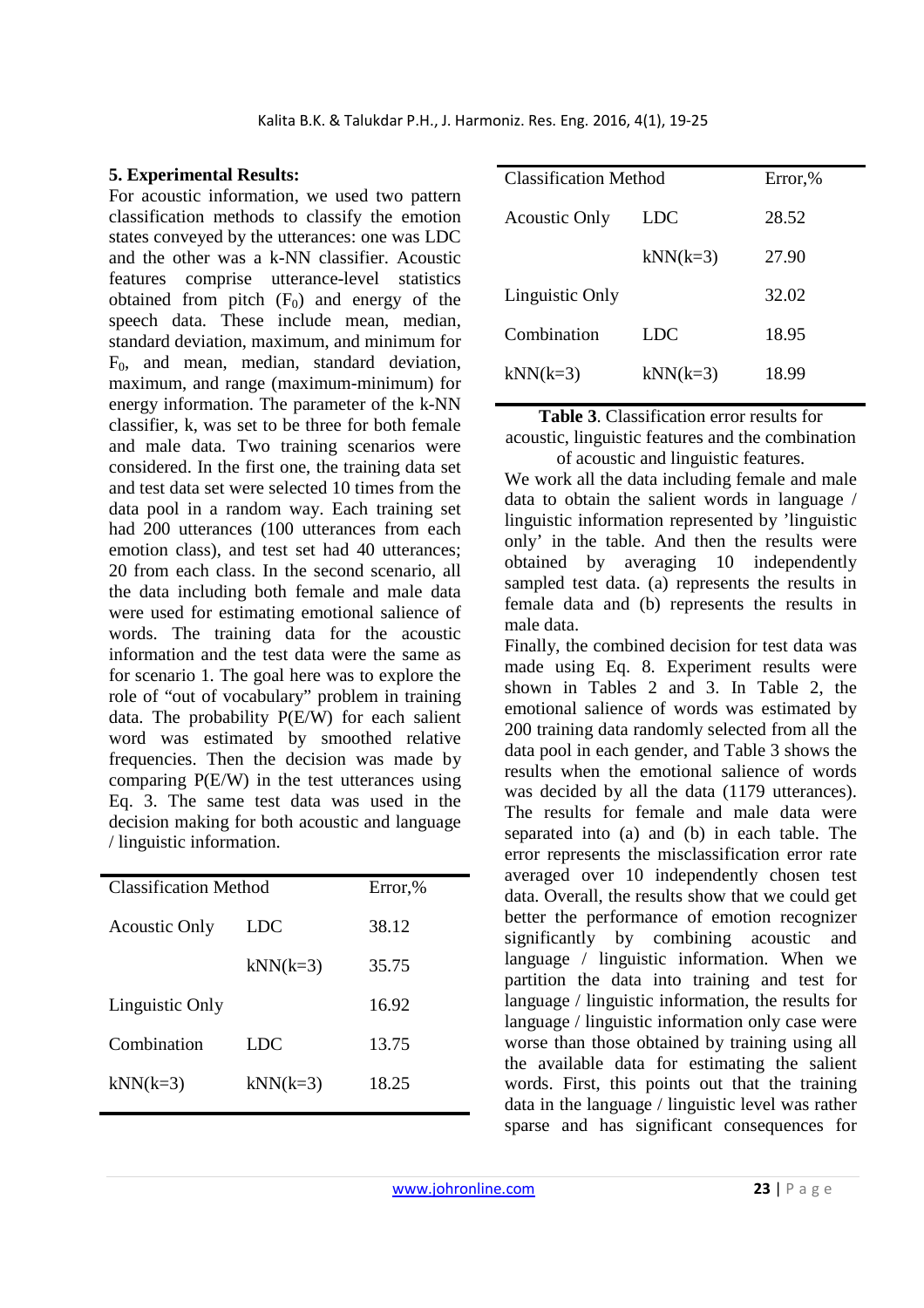detection. At the same time, using the training data for testing has the danger of over fitting. This was, in fact, illustrated by the 'linguistic only' results in Table 3.When we look over the list of emotionally salient words, many words come from the female data and; therefore, the results from language / linguistic information in this case indicates over fitting.

### **6. Discussion**

In this paper, we explored computerized detection of negative emotions in speech signals using data obtained from a real-world function. Both acoustic and language / linguistic information were used for the emotion detection. The results show that significant improvement could be made combining acoustic and language / linguistic information compared with the results with acoustic information only. Table 2, which gives the results where the emotionally salient words were estimated from a small portion of the data, the relative improvements obtained by combining acoustic and language / linguistic information. There were several issues that need to be further explored in the future. First of all, data sparsity was even more a stringent problem for linguistic modeling than at the acoustic level since acoustic and linguistic data were at 2 different scales. In the test phase using language / linguistic information, many utterances were left undecided due to the fact that the words in certain utterances were not in the list of salient words seen in the training data, even one or more words were apparently related to emotion classes. To explore this problem, we need to experiment on the dependence of language / linguistic information on the number of salient words and increasing the amount of data in the data corpus. We also need to study effective smoothing techniques to deal with sparsity. Secondly, in this paper we estimated the emotional salience calculation at a single word level; however, the emotional salience should be extended to word pairs or word sequences. That may lead to a more reasonable estimation of the emotional salience in the sense that

human beings could incorporate word sequences to judge emotion states. This should be possible, again, with a larger corpus. The third issue was that there was previous research on collecting words related to emotion states, the so called 'language / linguistic of emotion' [8, 13]. If we could combine those word lists as the emotional language / linguistic lexicon, we may build a more general 'emotional language / linguistic model'. This was also related to the first issue of the data sparsity since if we could generate a general model of emotional lexicon of a language / linguistic, we could easily combine it with the domain data in estimating the salience of words. The problem was, however, that most of the words in the lists were generic rather than specific; therefore, we need to find out how to match/adapt the words in the wordlists with the word in the real-world data (especially for a specific function domain). The fourth issue that should be further explored was how to best

combine acoustic and language / linguistic information. In this paper, we proposed it as a data fusion problem and combined information at the decision level using a logical "OR" function. However, there were several other possible combination schemes, e.g., feature level combination or giving different weights to acoustic and language / linguistic information in Eq. 6. The weights would be determined by confidence score of the acoustic and language / linguistic decision or relative effects on the decisions, and the formula could be described as:

$$
d = \begin{cases} +1, & \text{if } \lambda_1 \log \frac{P(E_1|W)}{P(E_0|W)} + \lambda_2 \log \frac{P(A_1|W)}{P(A_0|W)} \ge Th \\ -1, & \text{else} \end{cases}
$$
(9)

where  $\lambda_1$  and  $\lambda_2$  represent the relative significance in the decision made by language / linguistic and acoustic information only, and Th was a threshold. The last issue was about classification methods. Since emotion states do not have clear-cut boundaries, we need to explore and develop the classification methods